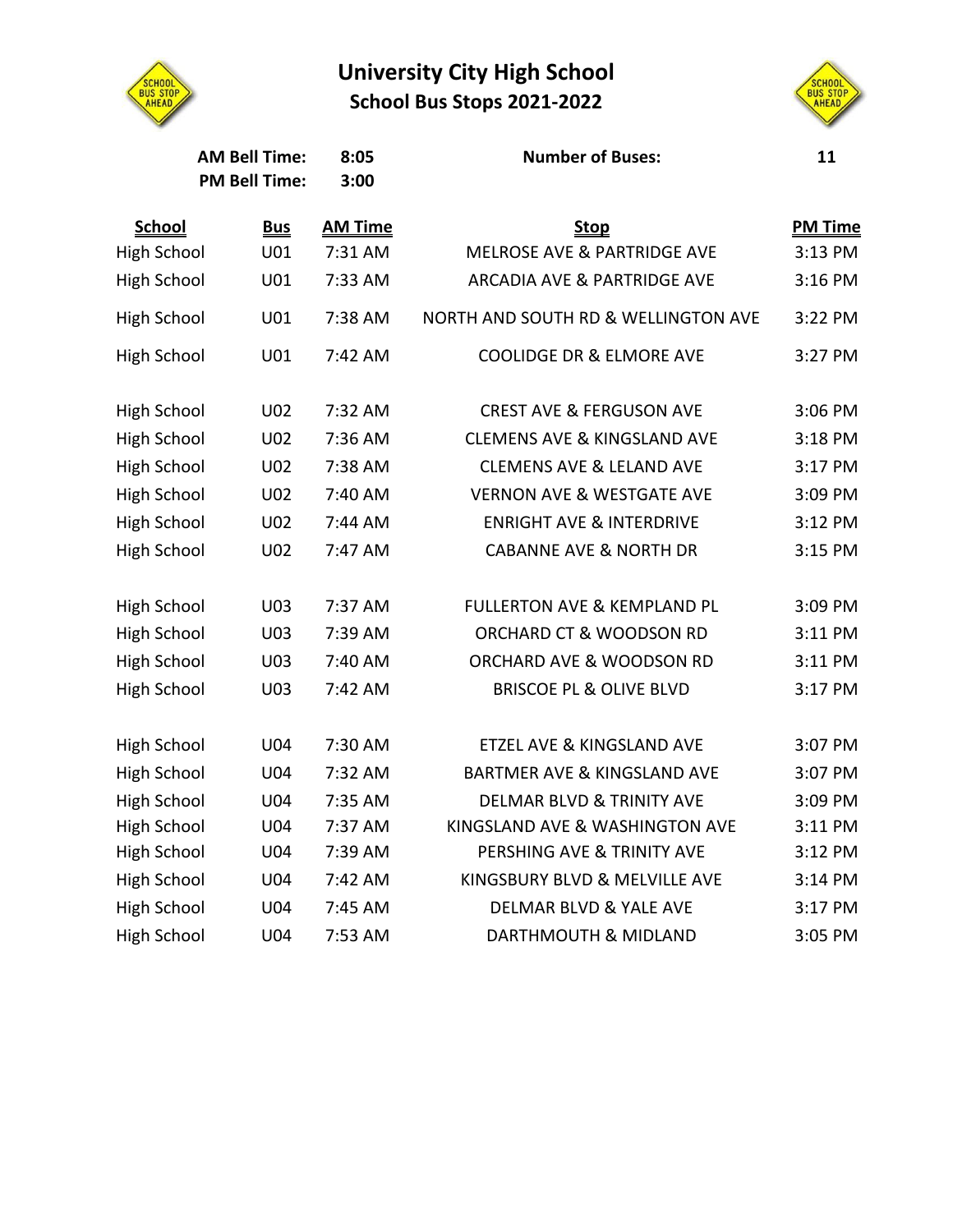## **University City High School School Bus Stops 2021-2022**





| <b>AM Bell Time:</b><br><b>PM Bell Time:</b> |            | 8:05<br>3:00   | <b>Number of Buses:</b>                  | 11             |
|----------------------------------------------|------------|----------------|------------------------------------------|----------------|
| School                                       | <u>Bus</u> | <b>AM Time</b> | <u>Stop</u>                              | <b>PM Time</b> |
| <b>High School</b>                           | U05        | 7:35 AM        | N MCKNIGHT RD & SPOON RD                 | 3:07 PM        |
| <b>High School</b>                           | U05        | 7:36 AM        | N MCKNIGHT RD & OLD BONHOMME             | 3:09 PM        |
| High School                                  | <b>U05</b> | 7:38 AM        | <b>GEOFFRY LN &amp; W CANTERBURY RD</b>  | 3:11 PM        |
| <b>High School</b>                           | U05        | 7:40 AM        | <b>TEASDALE AVE &amp; WASHINGTON AVE</b> | 3:13 PM        |
| <b>High School</b>                           | U05        | 7:43 AM        | <b>BERICK DR &amp; STANFORD AVE</b>      | 3:16 PM        |
| High School                                  | U05        | 7:44 AM        | <b>BERICK DR &amp; DELMAR BLVD</b>       | 3:17 PM        |
| High School                                  | U05        | 7:46 AM        | <b>DELCREST DR &amp; DELMAR BLVD</b>     | 3:19 PM        |
| High School                                  | U05        | 7:47 AM        | <b>GANNON AVE &amp; OLD BONHOMME RD</b>  | 3:20 PM        |
| High School                                  | <b>U05</b> | 7:49 AM        | <b>CENTER DR &amp; GANNON AVE</b>        | 3:22 PM        |
| High School                                  | U05        | 7:50 AM        | <b>CENTER DR &amp; DELMAR BLVD</b>       | 3:23 PM        |
| High School                                  | U06        | 7:37 AM        | KINGSLAND AVE & PLYMOUTH AVE             | 3:07 PM        |
| High School                                  | U06        | 7:39 AM        | PLYMOUTH AVE & SUTTER AVE                | 3:08 PM        |
| High School                                  | U06        | 7:41 AM        | <b>ETZEL AVE &amp; SUTTER AVE</b>        | 3:09 PM        |
| High School                                  | U06        | 7:43 AM        | <b>BARTMER AVE &amp; SUTTER AVE</b>      | 3:09 PM        |
| High School                                  | U07        | 7:33 AM        | <b>CAROLYN PARK DR &amp; KOREA DR</b>    | 3:12 PM        |
| <b>High School</b>                           | <b>U07</b> | 7:34 AM        | <b>ATHERTON DR &amp; PAGE AVE</b>        | 3:13 PM        |
| <b>High School</b>                           | U07        | 7:37 AM        | 79TH ST & WAYNE AVE                      | 3:08 PM        |
| <b>High School</b>                           | U07        | 7:39 AM        | 78TH ST & WAYNE AVE                      | 3:07 PM        |
| High School                                  | U07        | 7:41 AM        | <b>HARRISON ST &amp; WAYNE AVE</b>       | 3:05 PM        |
| High School                                  | U07        | 7:42 AM        | <b>CANTON AVE &amp; HARRISON ST</b>      | 3:05 PM        |
| High School                                  | U07        | 7:43 AM        | <b>CANTON AVE &amp; LAMB AVE</b>         | 3:04 PM        |
| High School                                  | U07        | 7:44 AM        | LAMB AVE & LYNN AVE                      | 3:04 PM        |
| High School                                  | U07        | 7:45 AM        | LAMB AVE & MILAN AVE                     | 3:03 PM        |
| High School                                  | U07        | 7:46 AM        | MIDLAND BLVD & TRENTON AVE               | 3:00 PM        |
| High School                                  | <b>U07</b> | 7:47 AM        | <b>LAMB AVE &amp; LIBERTY AVE</b>        | 3:01 PM        |
| High School                                  | U07        | 7:49 AM        | LIBERTY AVE & N HANLEY RD                | 3:01 PM        |
| <b>High School</b>                           | U07        | 7:50 AM        | MILAN AVE & MOORE PL                     | 2:59 PM        |